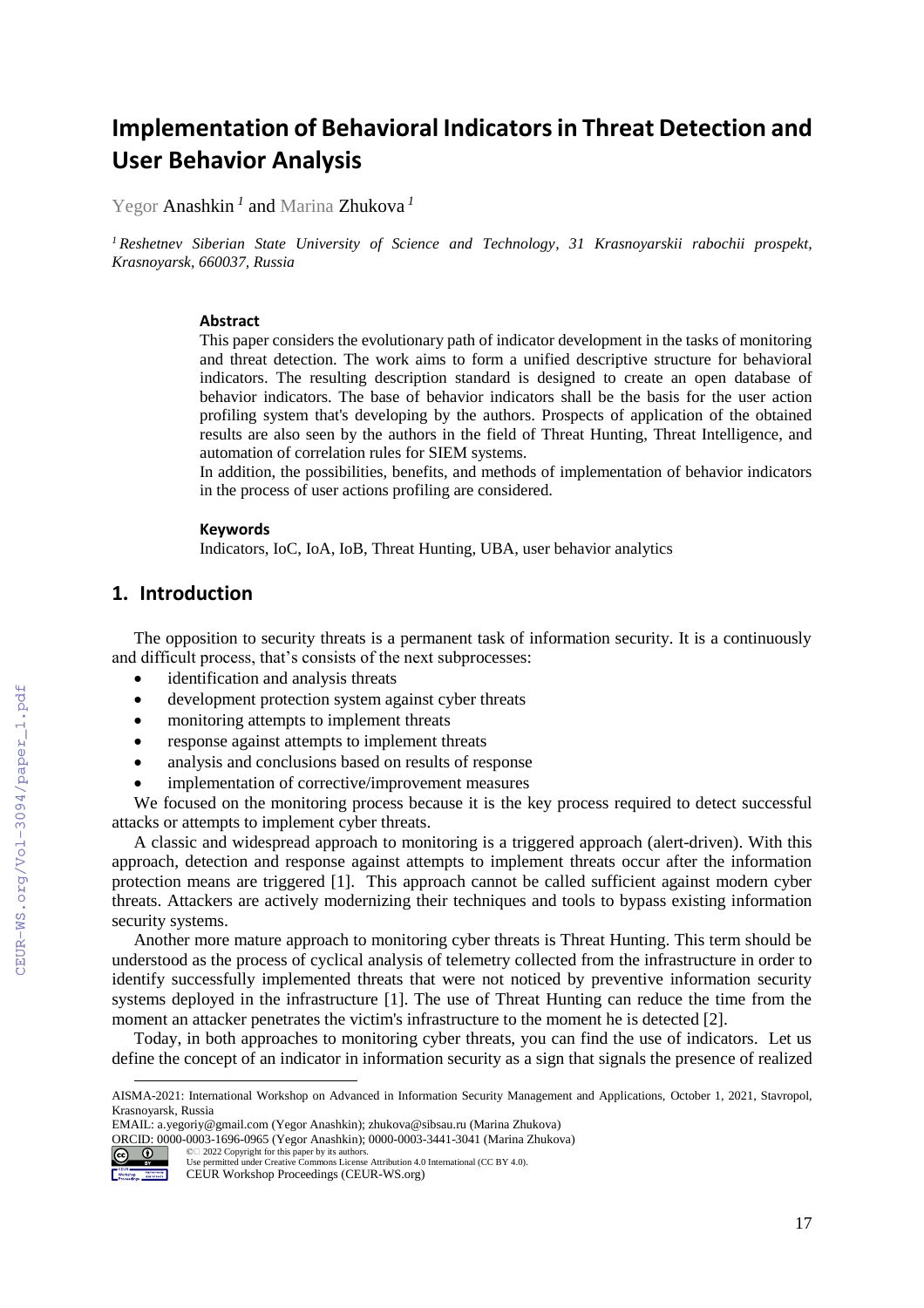threats or attempts to implement threats. When classifying indicators in information security, three types of indicators can be distinguished:

- indicator of compromise (IoC)
- indicator of attack (IoA)
- indicator of behavior (IoB)

# **2. Indicators of Compromise**

Today, indicators of compromise (IoCs) are the most widely used. An Indicator of Compromise (IoC) is an object observed on a network or an endpoint, that is highly likely to indicate unauthorized access to the system (that is, its compromise) [3]. These indicators are used to detect malicious activity at an early stage, as well as to prevent known threats. Popular types of IoC are IP addresses, DNS names, and file hashes.

However, IoCs have not become a complete and sufficient solution for detecting all attempts to implement threats. The major shortcomings of compromise indicators are highlighted [4]:

 Professional attackers who conduct targeted attacks either develop new tools or modify known hacker tool signatures, such as mimikatz. Due to their uniqueness, such tools are not detected by indicators.

 Possibility of flooding databases with indicator noise. Attackers send a lot of false indicators, due to which professionals need to filter indicators. It also leads to a decrease in the informativeness of the indicators. It also leads to a decrease in confidence in the indicators.

- Professional attackers use the «fileless» malware technique [12]. In this technique, the malicious file is not delivered to the victim's device but is built on the end-device by downloading the malicious code through standard OS features, such as PowerShell.
- Generally, IoCs are used in reactive mode. It means a successful attack is discovered when IoCs are found out in forensic artifacts. Thus, IoCs are instruments to identify compromising, but not to provide proactive protection.

In summary, the use of IoCs can help detect attacks in which attackers use already known objects (files, DNS, IP, etc.). However, IoCs remain powerless against modern targeted attacks. This led to the emergence and application of a new type of indicators – Indicator of Attack (IoA) and Indicator of Behavior (IoB).

# **3. Indicators of Attack**

An Indicator of Attack is a rule (chain of actions) containing a description of suspicious behavior in the system, which may be a sign of a targeted attack [5]. To understand the IoA, refer to the Lockheed Martin Kill Chain Model [6] and the ATT&CK [7]. The Kill Chain model clearly shows a clear breakdown of an attacker's actions into a sequence of stages to achieve a set goal. The MITRE Knowledge Base is the structured and most comprehensive knowledge base of the tactics, techniques, and procedures of professional attackers.

Thus, an indicator of an attack can be a separate technique/procedure (for example T1562.002 Impair Defenses: Disable Windows Event Logging), or a sequence of techniques used within the framework of related tactics. As an example, consider running the command line (T1059 Windows Command and Scripting Interpreter) followed by modification of the registry keys responsible for autostart to persistence into the system (T1547.001 Boot or Logon Autostart Execution: Registry Run Keys / Startup Folder).

The use of attack indicators (IoAs) to detect attempts to implement cyberthreats is more effective than IoCs because changing TTPs (Tactics, Techniques, and Procedures) is the most difficult thing for an attacker to do [8].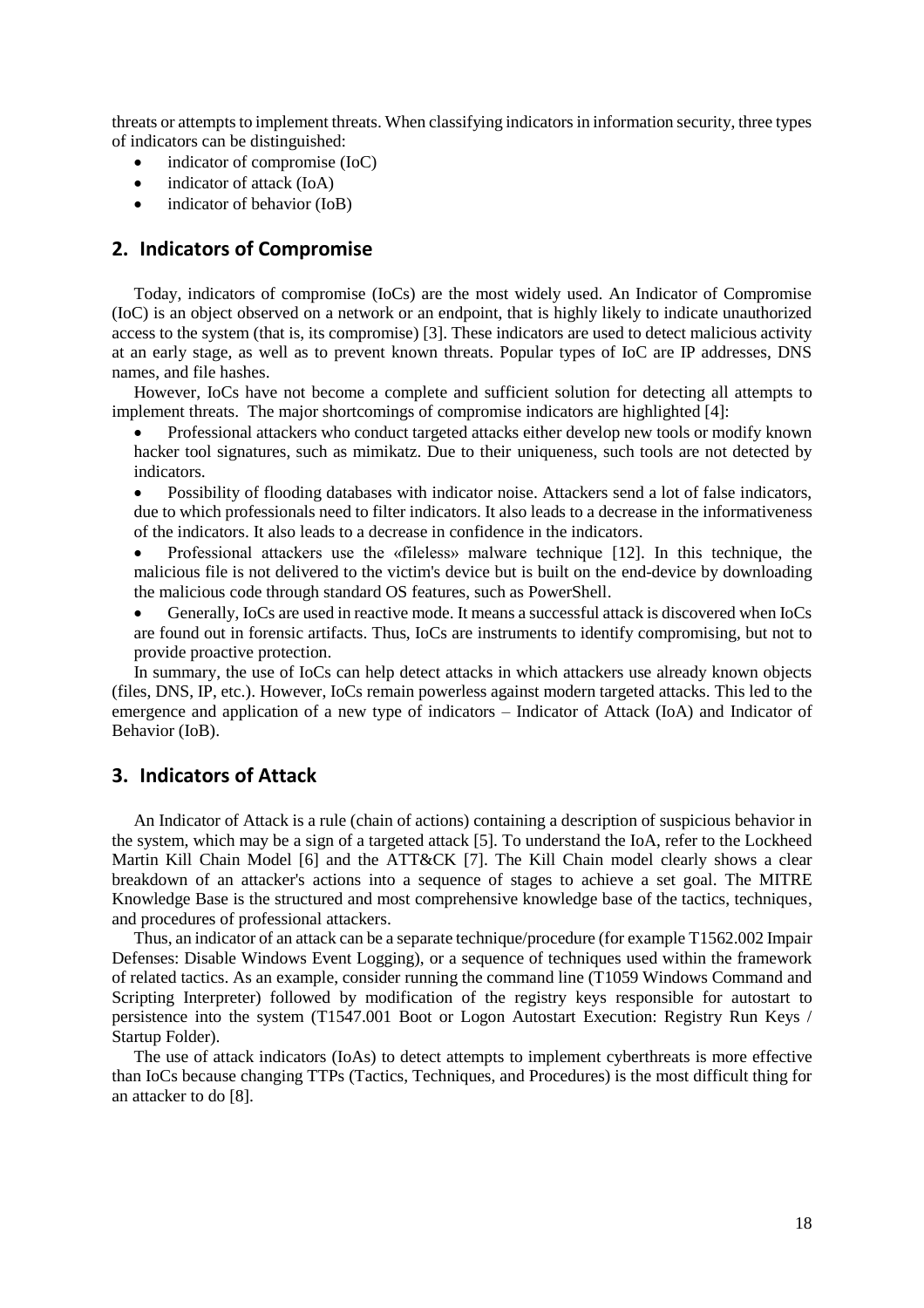# **4. Indicators of Behavior**

An Indicator of Behavior is a digital behavior monitored to understand risks within an organization [9]. A set of behavioral indicators (IoBs) includes a subset of actions from the attack indicators. The main difference between IoAs and IoBs is:

- IoAs are more related to TTPs (Tactics, Techniques, and Procedures) of professional attackers (APTs). In turn, IoBs are signs of potentially dangerous behavior.
- IoBs can be used to detect an internal intruder, an insider or a user who disregards established security policies.

The following are examples of behavioral indicators:

- use of external media
- work on multiple hosts
- remote login
- work with system utilities
- use of RATs (Remote Admin Tools)

Indicators of behavior, therefore, have a broader scope of coverage. Behavioral indicators are applicable in the detection of internal intruders, insiders, breaches or non-compliance with established information security policies, leaks of confidential information, and others.

# **5. Integration of indicators**

Specialized solutions called the Threat Intelligence Platform are used to integrate IoCs into the threat detection process [18]. Threat Intelligence Platform is able to collect the information about possible threats from different sources (commercial and free, closed and open, public and private) in real-time, classify it, and perform various operations with it, including uploading it to the information security tools. A typical diagram of such a solution is shown in Figure 1.



**Figure 1**: IoCs integration scheme

In turn, the attack indicators and behavior indicators currently come as paid rule sets when you purchase the product [5][10]. Open databases, as in the case of IoCs, are not developed. In addition, full implementation of IoBs requires specific tools for profiling user actions. A user profile should be built, including the user's IoBs, and each user action should be recorded and compared with the database of IoBs. Therefore, if IoBs and IoAs are integrated, the diagram shown in Figure 1 will change to look like Figure 2.



**Figure 2**: IoBs and IoAs integration scheme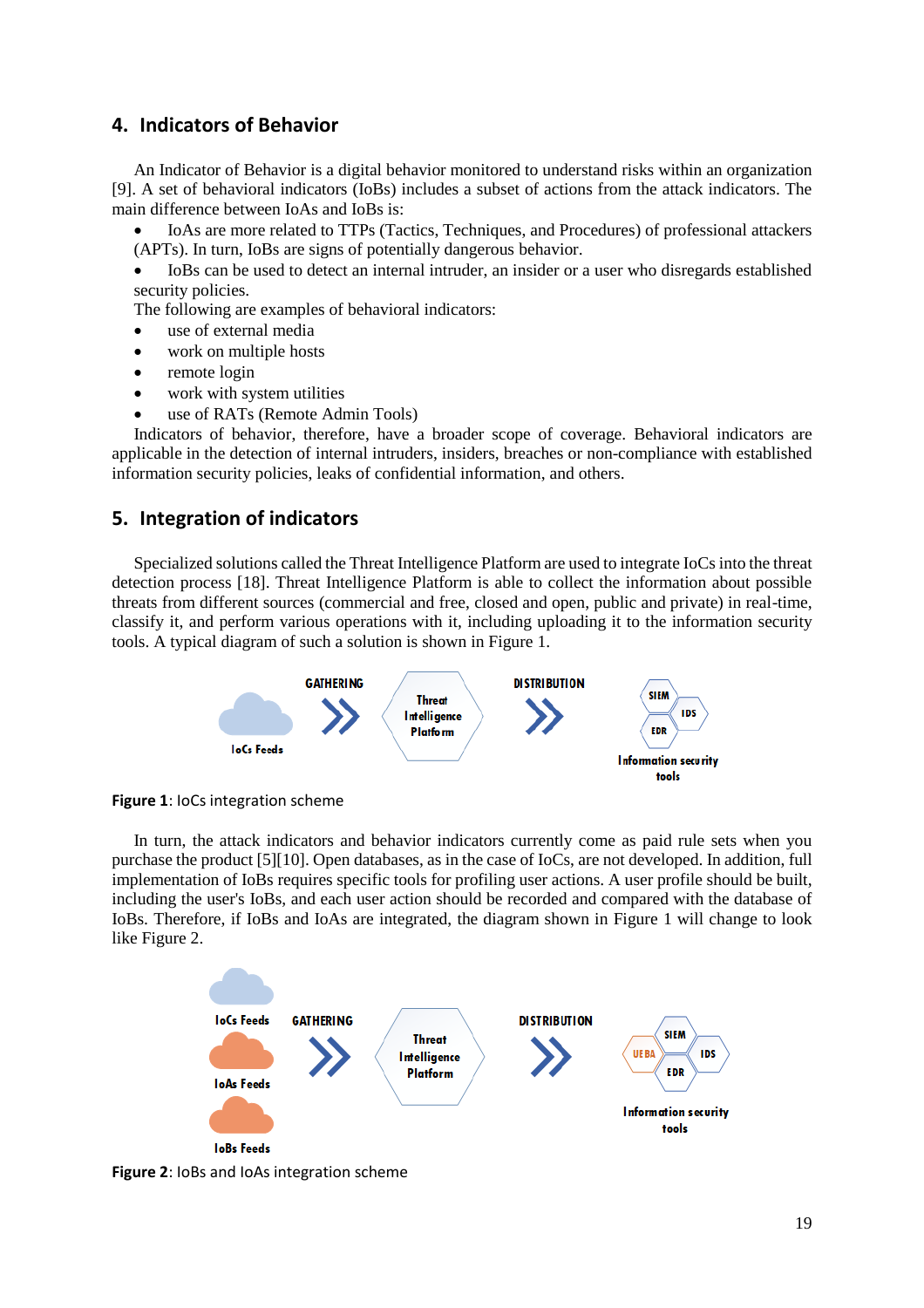Due to the lack of open IoBs databases, a general structure for describing behavioral indicators is being developed as part of the work in order to create and populate the IoBs database. In the future, it is planned to use this database of indicators in our own system for profiling user actions, which is being developed [11].

An example XML description of a behavior indicator is given in Listing 1.

```
<TOB>
       <Id>000001</Id>
       <Name> Using the Windows command line </Name>
        <Description>Command line usage may indicate an attempt to execute a system command to 
run scripts, change system configuration, retrieve system information, etc. Not all users need 
to interact with the command line when performing their work tasks.</Description>
       <Priority>Medium</Priority>
       <Category>Policy Violation, Improper Use</Category>
        <MITRE_TACT>Execution</MITRE_TACT>
       <MITRE_TECH>T1059</MITRE_TECH>
       <Standalone_IOA>true</Standalone_IOA>
       <BehaviorOn>Windows</BehaviorOn>
       <Detection>
               <Detector id="1"> 
                       <LogSourceName>Windows Security Log</LogSourceName>
                       <EventID>4688</EventID>
                       <Parameter>NewProcessName</Parameter>
                       <Condition>Contains</Condition>
                       <Value type="string">
                             Windows\System32\cmd.exe
                      </Value>
               </Detector>
       </Detection>
   \langle/IOB>
```
#### **Listing 1**: Example description of a behavior indicator

Semantically, the structure of the IoB description can be divided into two components: a block with the necessary descriptive characteristics of the indicator and a block with information to detect the indicator. The description and purpose of the fields are shown in the Table 1.

| <b>DESCRIPTION OF LITE TOD HEIUS</b> |                                                                       |  |
|--------------------------------------|-----------------------------------------------------------------------|--|
| Field name                           | Description                                                           |  |
| Id                                   | Unique identifier of the behaviour indicator                          |  |
| Name                                 | Name of behaviour indicator                                           |  |
| Description                          | Brief description of behaviour indicator                              |  |
| Priority                             | Priority of behaviour indicator                                       |  |
| Category                             | Category of behaviour indicator                                       |  |
| MITRE_TACT                           | Display of the behaviour indicator in MITRE base tactics              |  |
| MITRE_TECH                           | Display of the behaviour indicator in the MITRE base technique        |  |
| Standalone IOA                       | Field shows if the behaviour indicator can be considered as a         |  |
|                                      | separate attack indicator                                             |  |
| <b>BehaviorOn</b>                    | This field shows where the behavior indicator can be observed: on the |  |
|                                      | Windows host, on a network or on a Linux host.                        |  |
| Detection                            | The field includes detectors that can be used to detect an IoB        |  |
| Detector                             | The field includes the necessary data to detect IoB: in which source  |  |
|                                      | to watch, which field and which value.                                |  |
| LogSourceName                        | Event source name                                                     |  |
| EventID                              | Identifier of the event in the event source system                    |  |
| Parameter                            | Parameter of the event to analyze                                     |  |
| Condition                            | Condition that must be met by the parameter                           |  |
| Value                                | Value for condition                                                   |  |
|                                      |                                                                       |  |

| Table 1 |                               |
|---------|-------------------------------|
|         | Deccription of the JoB fields |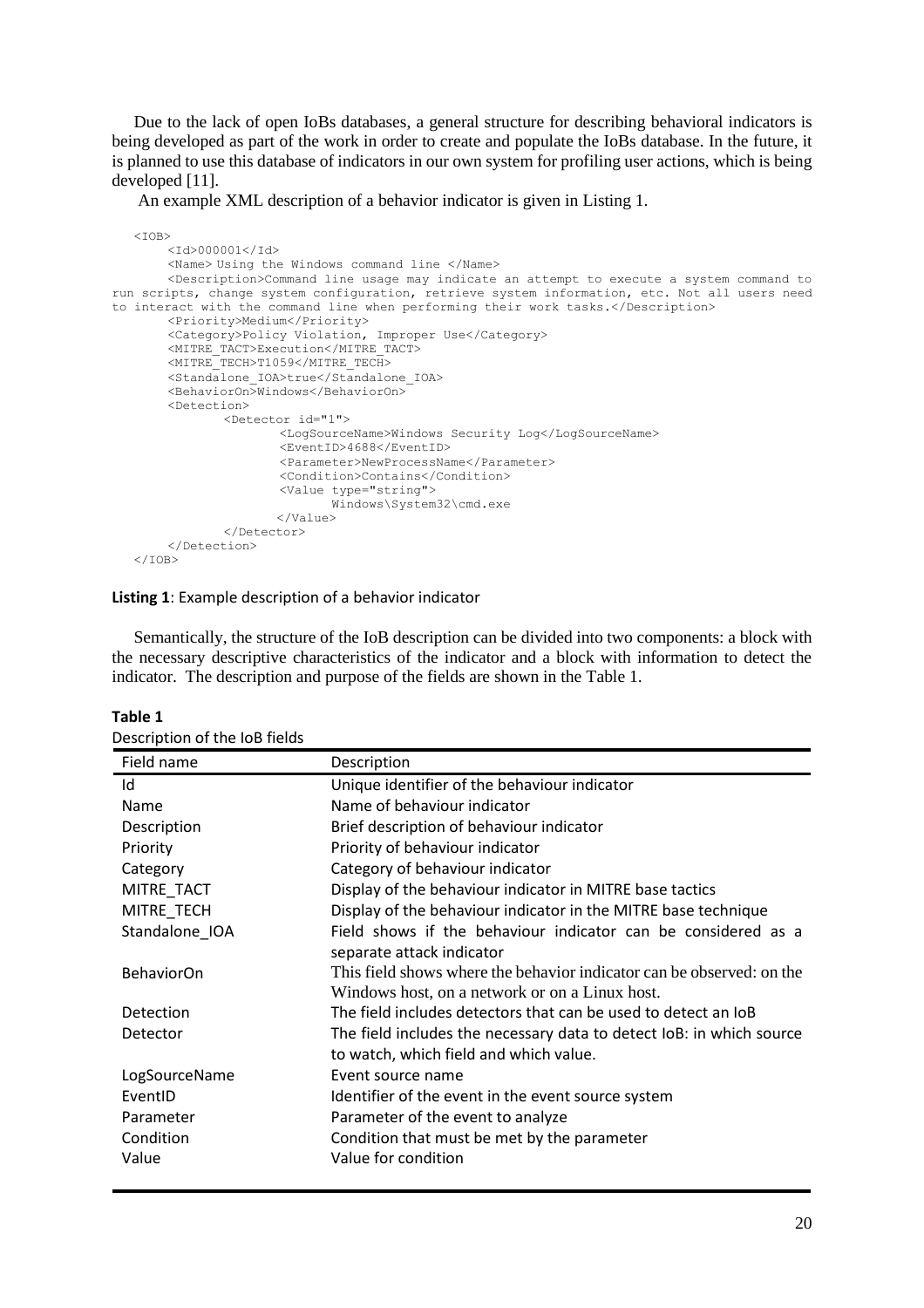The resulting behavior indicator description structure includes not only descriptive fields but also typical event sources, fields, and their values required for indicator detection. This feature allows the use of the IoBs database to automate the writing of correlation rules of SIEM systems.

# **6. Implementing behavioral indicators in user behavior analysis (User Behavior Analytics)**

User Behavior and Entity Analytics is a class of information security tools for detecting threats to information systems, based on the analysis of user, device, application, and other behavior [13].

In today's User Behavior Analytics/User Behavior and Entity Analytics solutions, the Scoring method or Scoring models (counting the value, in information security, this is counting the value of the risk) are mostly found [14, 15].

This approach is combined with the time decay method. This means that when a user stops taking actions that add negative points to their risk score, the risk score will gradually decrease, e.g. every 5 minutes by 10 points. Thus, this approach is not sensitive to time-distributed attacks. This approach also lacks retrospective analysis.

Behavioral indicators can be used to build both retrospective graphs of potential actions that preceded the current behavior and predict graphs of future actions. Therefore, their use allows for decoupling from the time frame. Detection should not depend on the frequency of potentially dangerous actions but on the sequence of such actions.

Also, the quality of UEBA class solutions is highly dependent on the number of data sources used to enrich actions with context [16]. Data enrichment allows finding deeper connections. For example, if integrated correctly with the helpdesk, UEBA can eliminate false positives related to the execution of applications by administrators on users' hosts. Thus, the number and quality of sources connected and processed directly affect the accuracy figure (false positive rate).

Hence, a direct way of improving UEBA class solutions is to work on parsing all sorts of existing data sources, natural language text processing, etc.

The authors have chosen a different direction – increasing the number of models used.

In order to reduce false positives and increase the number of scenarios for the use of user action profiling, a multi-model approach was previously proposed. The multi-model approach, as originally conceived, consisted of the following models

- a user behavior model
- a working behavior model
- a security behavior model
- a model of a potential attacker

Previously, the multi-model approach was based on analyzing the sequence of all user actions. However, the main purpose of this class of solutions is to detect malicious intent in the user's actions. To detect malicious intent, behavior indicators and attack indicators are sufficient. Therefore, let us now consider the transformation of each model with the implementation of the behavior indicators.

# **6.1. The user behavior model**

The user behavior model consists of a set of characteristics of the infrastructure with which the user interacts (e.g. IP address and work hostname) and a set of behavior indicators. The set of behavior indicators generated by user action profiling is primarily designed to avoid false positives.

Let's look at a specific example. Let's take an internal attacker as the subject. It is assumed that the internal attacker already has initial access to the system as opposed to the external attacker. However, an internal attacker may use his/her colleague's account to elevate his/her rights or hide his/her actions. To detect such attempts, let's introduce an appropriate behavior indicator - logging in under someone else's account. The entered indicator will work based on the work host specified in the user's profile. When a user logs in to a host they have never logged in to before - the system considers this behavior a possible indicator of logging in under someone else's account.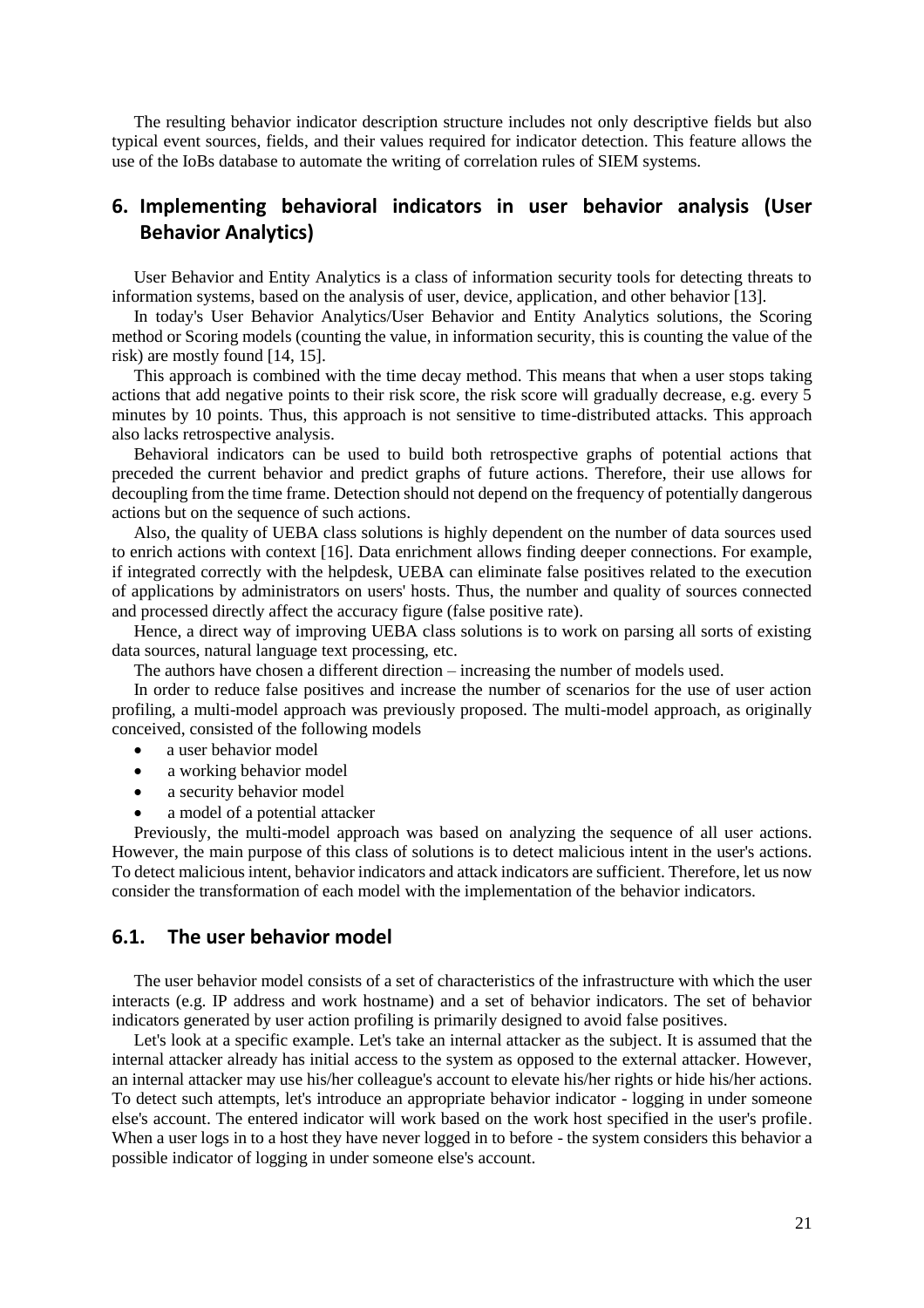Reflecting on this behavioral indicator, it is possible to conclude that there are scenarios with false positives. For example, a system administrator or helpdesk employee may log on to users' hosts to resolve technical problems. Therefore, to avoid false positives, these user roles need to have another behavioral indicator in their profile - operating on multiple hosts.

## **6.2. The potential attacker model**

The potential attacker model is the most significant in terms of the threat posed. This model is therefore subject to particularly stringent false positives. A solution to this requirement could potentially be to set it to trigger only when a specific sequential chain of behavior indicators is detected. The fixation of behavior indicators relating to different stages of an attack is a tell-tale sign of malicious behavior on the part of the user. This concept can be represented as an IoB matrix:

$$
IoB = \begin{bmatrix} b_{11} & \cdots & b_{1n} \\ \vdots & \ddots & \vdots \\ b_{n1} & \cdots & b_{nn} \end{bmatrix},
$$
 (1)

where  $b_{ij}=1$  if it is possible to move from stage IoB(i) to stage IoB(j).

Then, for example, putting  $L = 3$  as the chain length required to trigger an alert, consider a case study. Introduce a behavior indicator, "use of external media", which corresponds to the Initial Access tactic of the MITRE matrix. The current chain length is 1. Next, we notice the "launching a program from removable media" indicator, which correlates with the Execution tactic. From the 'use of external media' indicator, it is possible to move to the "launching a program from removable media" indicator, so the chain length becomes 2. The next indicator observed is 'change in registry values associated with autorun'. This indicator is related to the Persistence tactic. The observed indicator can be associated with the previous one, the chain length becomes 3. Chain length reaches a threshold value - an alert is generated.

In addition, with this matrix, it is possible not only to detect current events but also to predict expected indicators of behavior in the future. An example of such a predictive chain is shown in Figure 3.



**Figure 3**: An example of a predictive chain of behavior indicators

### **6.3. The working behavior model**

The working behavior model aims to reduce false positives associated with specific infrastructure and corporate policies.

For example, in some organizations the use of remote administration tools is legitimate, in others, it is not. Therefore, if the activity is legitimate, appropriate behavioral indicators should be added to the working model.

Examples of corporate behavioral indicators are: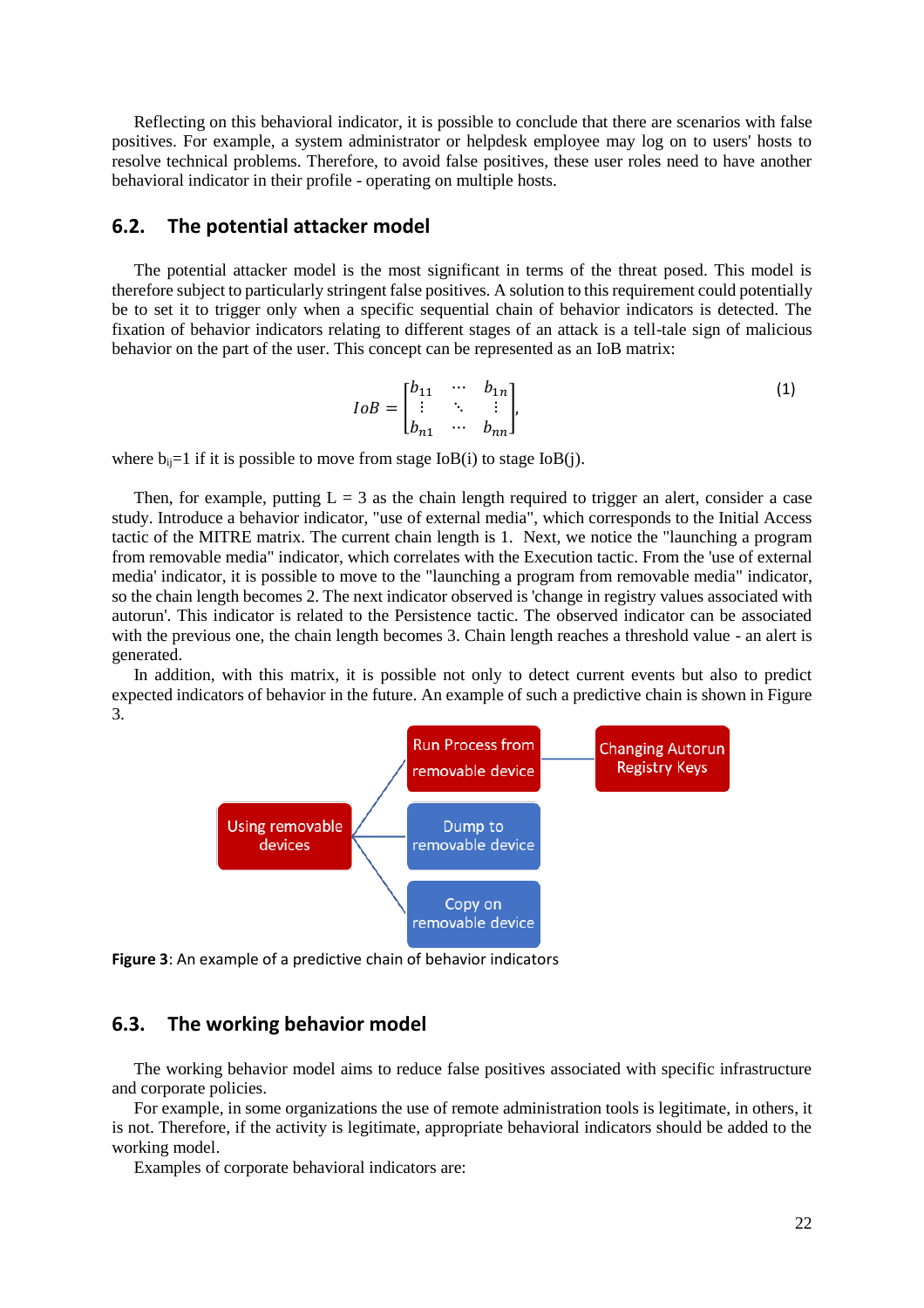- use of remote administration tools (RAT)
- use of telnet
- use of public file repositories

What is the underlying assumption for the effectiveness of this behavioral indicator approach? Three popular models related to attacker behavior are considered:

- The Kill Chain model by Lockheed Martin [6]
- MITRE ATT&CK matrix [7]
- DIAMOND model [17]

The Kill Chain model does a good job of showing the sequence of actions in an attacker's actions to achieve their goals.

The MITRE database is rich in techniques that are indeed capable of being indicators of malicious intent, as they are highlighted by analyzing the actions of multiple professional groupings (APTs).

The Diamond model shows that infrastructure features and capabilities (analogous to techniques) can identify a specific attacker (attacker attribution).

Thus, the multi-model approach combines the best practices of the three models for analyzing user behavior. The potential attacker model is based on the consistency principle of the Kill Chain model. To cover the behavior of professional attackers, the behavior indicators incorporate MITRE matrix techniques. The user behavior model adopts the Diamond model's experience of identifying a subject by infrastructure attributes and user capabilities (behavioral indicators).

Despite the perceived benefits of using best practices, the disadvantages cannot be overlooked:

1. The listed models (Kill Chain, MITRE, DIAMOND) target external attackers. To fully cover the sources of cyber threats, models need to be expanded and adapted to also target the internal attacker. As an example, Initial Access tactics from the MITRE base may be completely redundant for an internal attacker because the internal user has a priori certain access rights.

2. More relevant and precise points of contact between the behavioral indicators are needed. Building attack chains (transitions between indicators) on the basis of the attack tactics stage alone will potentially have errors of the first kind. It means detecting an attack attempt based on potentially consistent behavioral indicators, which actually come from different sources and are not related to each other. The presence of false-positive verdicts creates the need for additional manual analysis.

# **7. Conclusions**

The next stage in the development of cyber threat monitoring and detection is the integration of behavioral indicators and attack indicators into this process. This requires not only the availability of specific tools but also the emergence of open and accessible indicator databases. To this end, attempts have been made to develop a descriptive framework of behavioral indicators to further build and populate the primary indicator base. This database will be used in its own system for profiling user actions. In addition, it is planned to place the database of indicators in the public domain, which will allow the community to use this database, for example, for the automated creation of correlation rules for SIEM systems.

In order to improve the quality of UEBA class solutions, the idea of implementing behavioral indicators in the behavior analysis is proposed. The advantage of using behavioral indicators is their focus on malicious intent. Behavioral indicator sequence analysis is able to detect time-distributed attacks, unlike the popular Scoring method.

Taking into account the implementation of behavior indicators and the basic ideas of the Kill Chain, MITRE, and DIAMOND models, an early multi-model approach to user action profiling has been redesigned. Further work will focus on developing algorithms for modeling and detecting behavioral indicators from different log events.